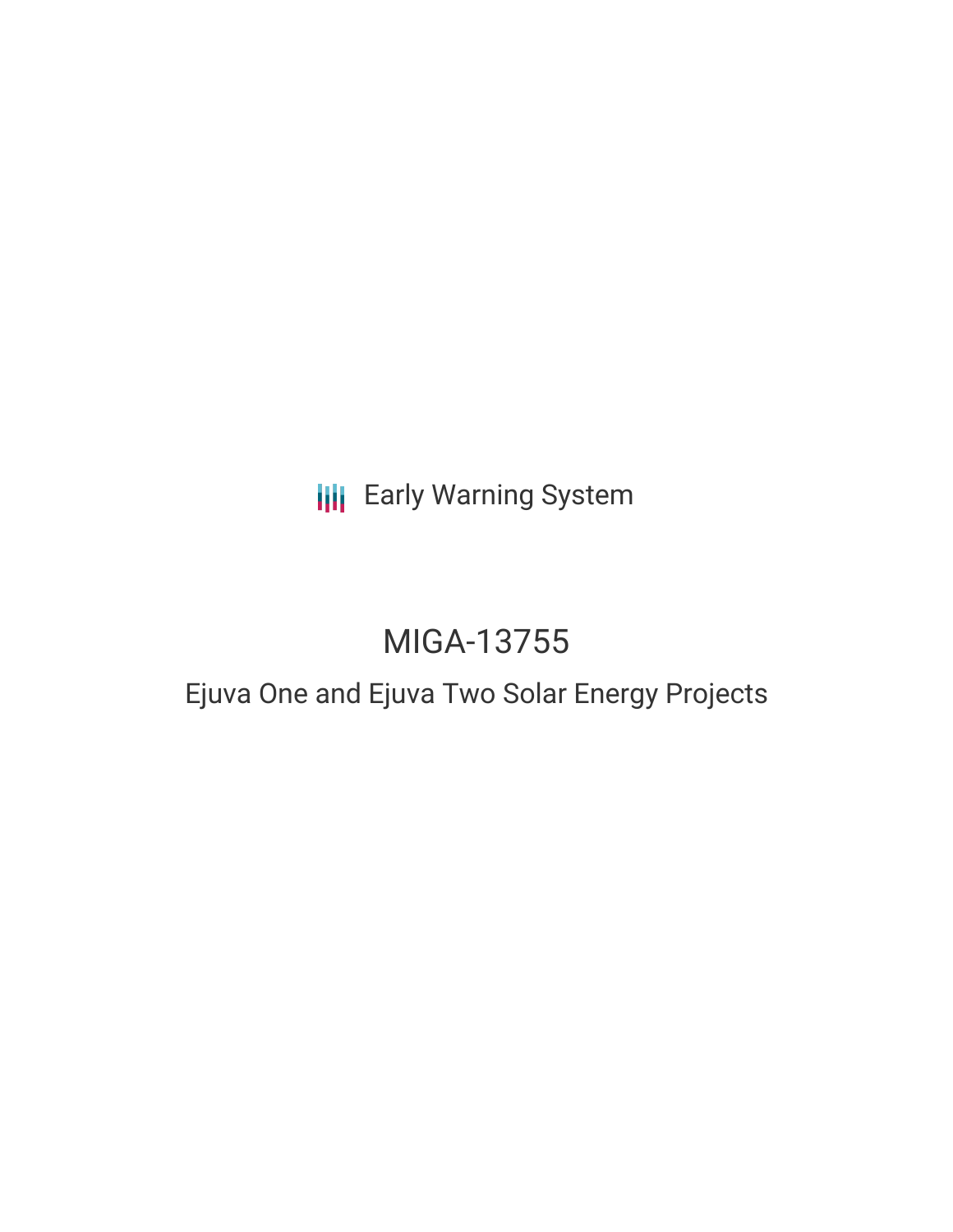

#### **Quick Facts**

| <b>Countries</b>               | Namibia                                         |  |  |  |
|--------------------------------|-------------------------------------------------|--|--|--|
| <b>Financial Institutions</b>  | Multilateral Investment Guarantee Agency (MIGA) |  |  |  |
| <b>Status</b>                  | Approved                                        |  |  |  |
| <b>Bank Risk Rating</b>        | B                                               |  |  |  |
| <b>Voting Date</b>             | 2017-05-19                                      |  |  |  |
| <b>Borrower</b>                | International Lender to be Determined           |  |  |  |
| <b>Sectors</b>                 | Energy                                          |  |  |  |
| <b>Investment Type(s)</b>      | Guarantee                                       |  |  |  |
| <b>Investment Amount (USD)</b> | \$35.00 million                                 |  |  |  |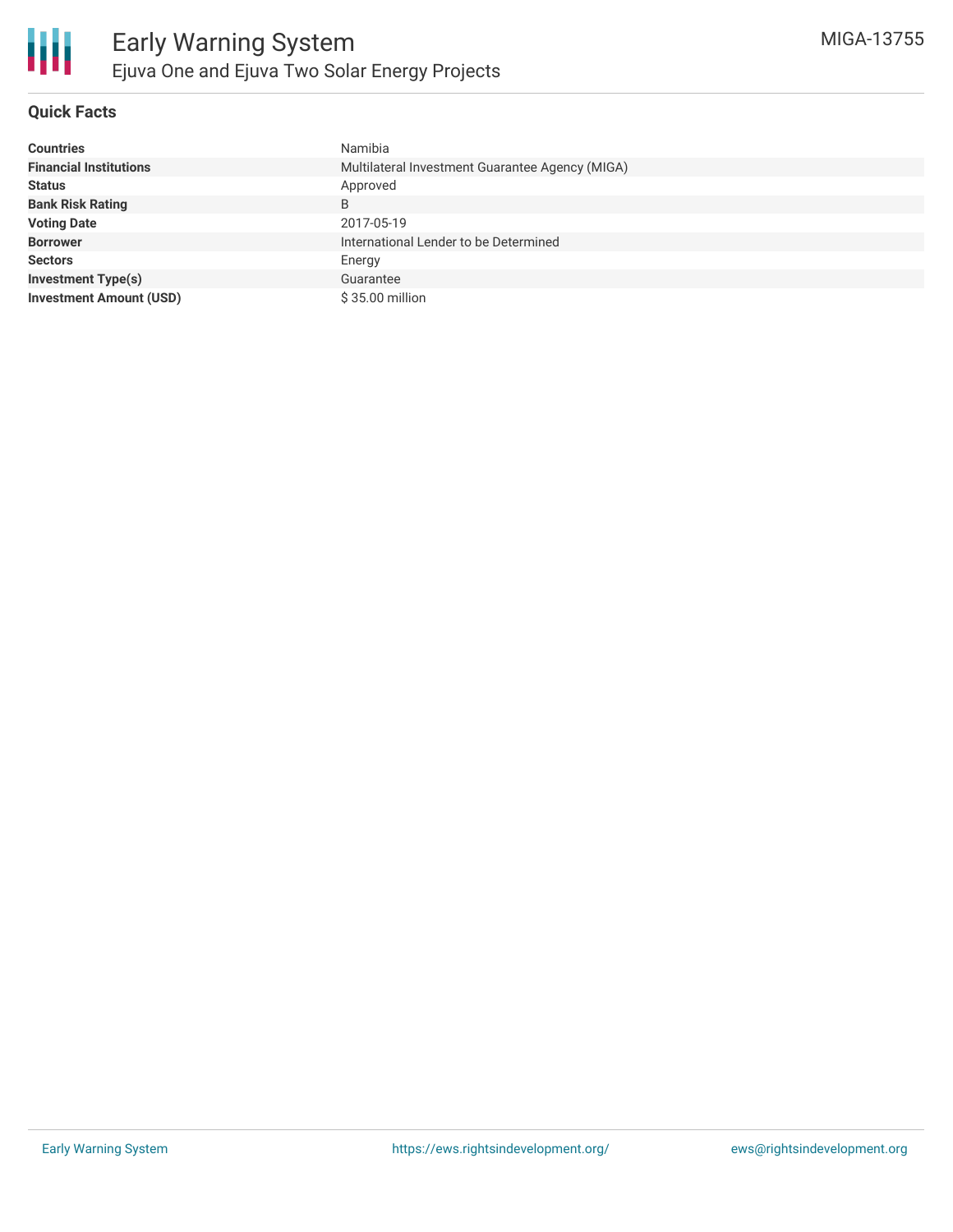

#### **Project Description**

On December 14, 2017 and April 4, 2018, MIGA signed contracts in which it agreed to issue guarantees of \$2,370,738.60 covering equity investments and \$14,738,835.80 covering non-shareholder loans from CIGENCO SA (Pty) Ltd ("CIGenCo") and Investec Bank Limited ("Investec"), respectively, for both the Ejuva One Solar Energy (Pty) Ltd and Ejuva Two Solar Energy (Pty) Ltd in Namibia. The guarantees are issued for a period of up to 15 years against the risks of Transfer Restriction, Expropriation, Breach of Contract, and War and Civil Disturbance.

The Projects consist of the construction, ownership, operation and maintenance of two 5 MW solar energy generating facilities. The electricity output of both Projects will be sold to Namibia Power Corporation Limited under 25-years Power Purchase Agreements ("PPA").

The Projects were awarded through the Renewable Energy Feed in Tariff Program, which was approved in 2010 and commissioned in 2011 by the Minister of Minerals, Mining and Energy. The program is aimed at procuring generation of power from various renewable sources up to a maximum of 5 MW per project. The Projects were among the 14 independent power producers that signed a PPA among 27 shortlisted bidders. The Projects are at the initial stages of construction involving site demarcation with estimated commercial operation dates in July, 2017.

Ejuva One and Ejuva Two are located side by side on a 35-hectare site, about 1 km outside of the town of Gobabis, Omaheke Region, approximately, 220 km from Windhoek and are being constructed and managed as one project. The site location is across the road from the Gobabis substation therefore the connection to the grid is by means of short sections of overhead distribution lines. The habitat is modified by agriculture; however, immediately prior to the project acquiring the land it was unused. The site is accessed from a secondary road just off the main highway between Windhoek and Gobabis. The Projects are being constructed by an EPC contractor, Consolidated Power Projects ("CONCO") through its Namibian subsidiary, which is responsible for overall design and project management, and is assisted by specialist sub-contractors for the installation of the solar modules panels and other installation works, namely, PIA Solar SA (Pty) Limited and Alternative Energy Systems CC.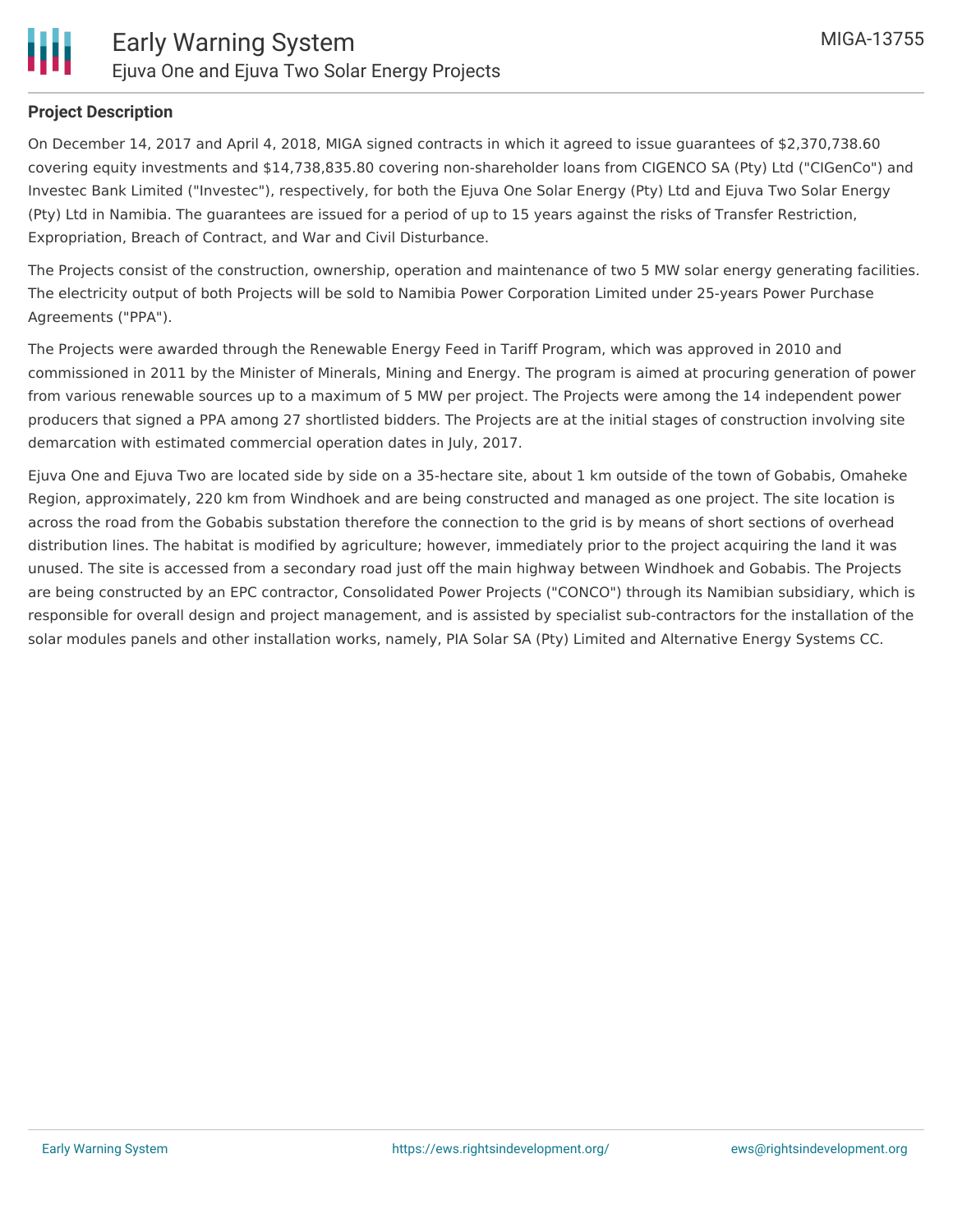

#### **Investment Description**

Multilateral Investment Guarantee Agency (MIGA)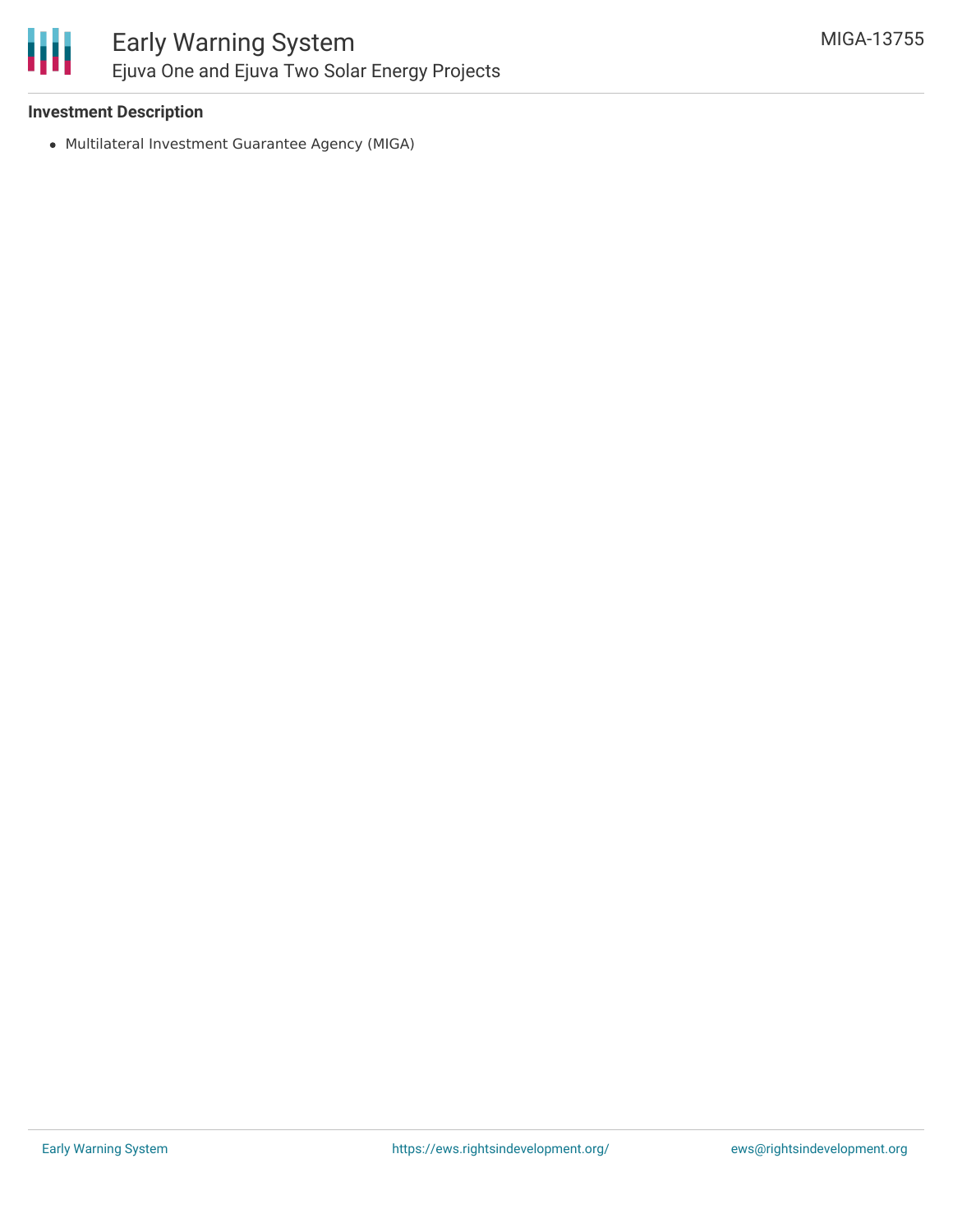

#### **Private Actors Description**

CIGenCo and CONCO are subsidiaries of Consolidated Infrastructure Group Limited, a holding company listed on the Johannesburg Stock Exchange, which has a presence in approximately 25 countries on the African Continent.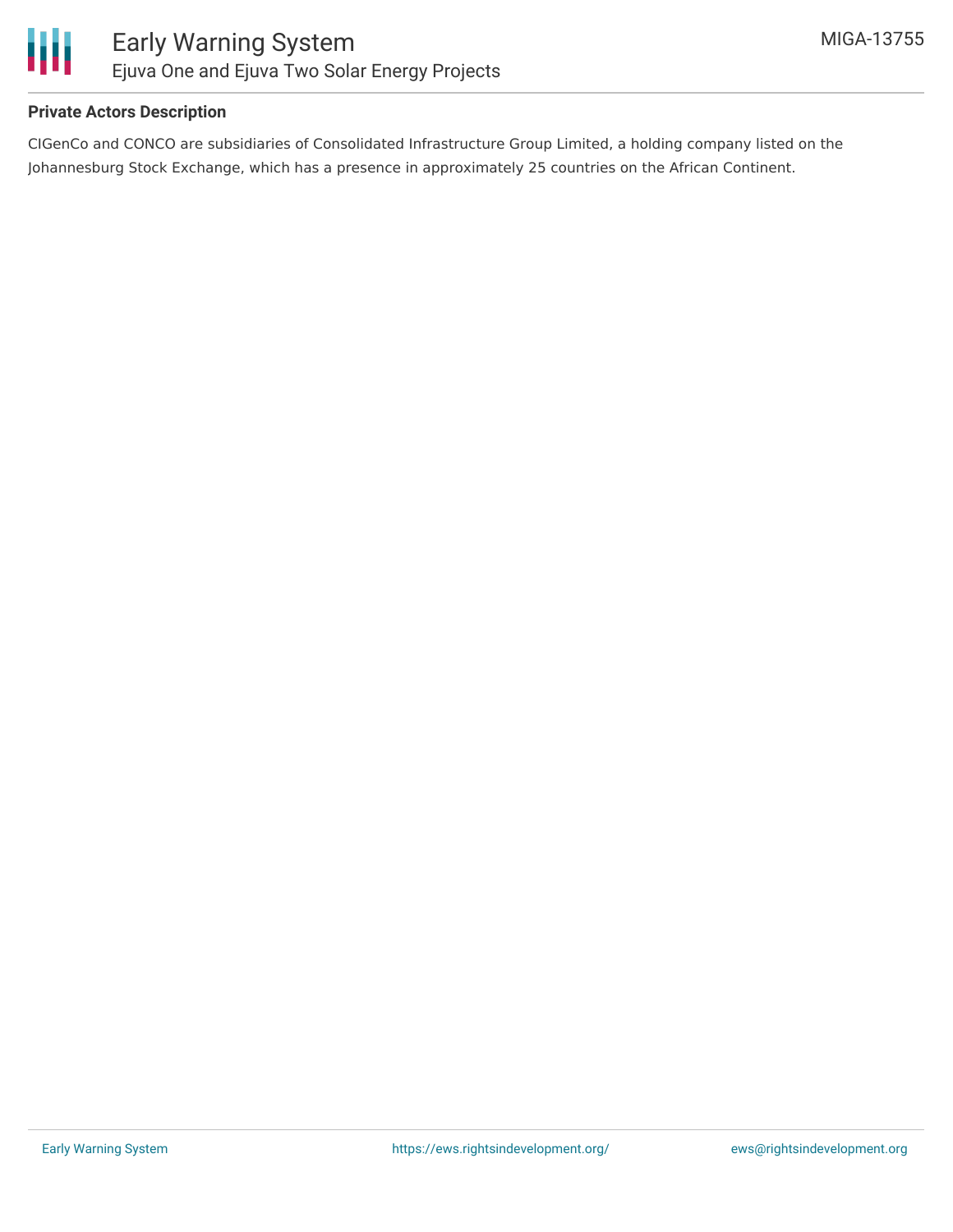

### Early Warning System Ejuva One and Ejuva Two Solar Energy Projects

| <b>Private Actor 1</b>   | <b>Private Actor</b><br>Role | <b>Private Actor</b><br>Sector | <b>Relation</b>          | <b>Private Actor 2</b>                    | <b>Private Actor</b><br>2 Role | <b>Private Actor</b><br>2 Sector |
|--------------------------|------------------------------|--------------------------------|--------------------------|-------------------------------------------|--------------------------------|----------------------------------|
| $\overline{\phantom{a}}$ |                              | $\,$                           | $\overline{\phantom{a}}$ | Consolidated Infrastructure Group Limited | Parent Company                 |                                  |
|                          |                              | $\sim$                         | $\overline{\phantom{0}}$ | <b>Consolidated Power Projects</b>        | Contractor                     |                                  |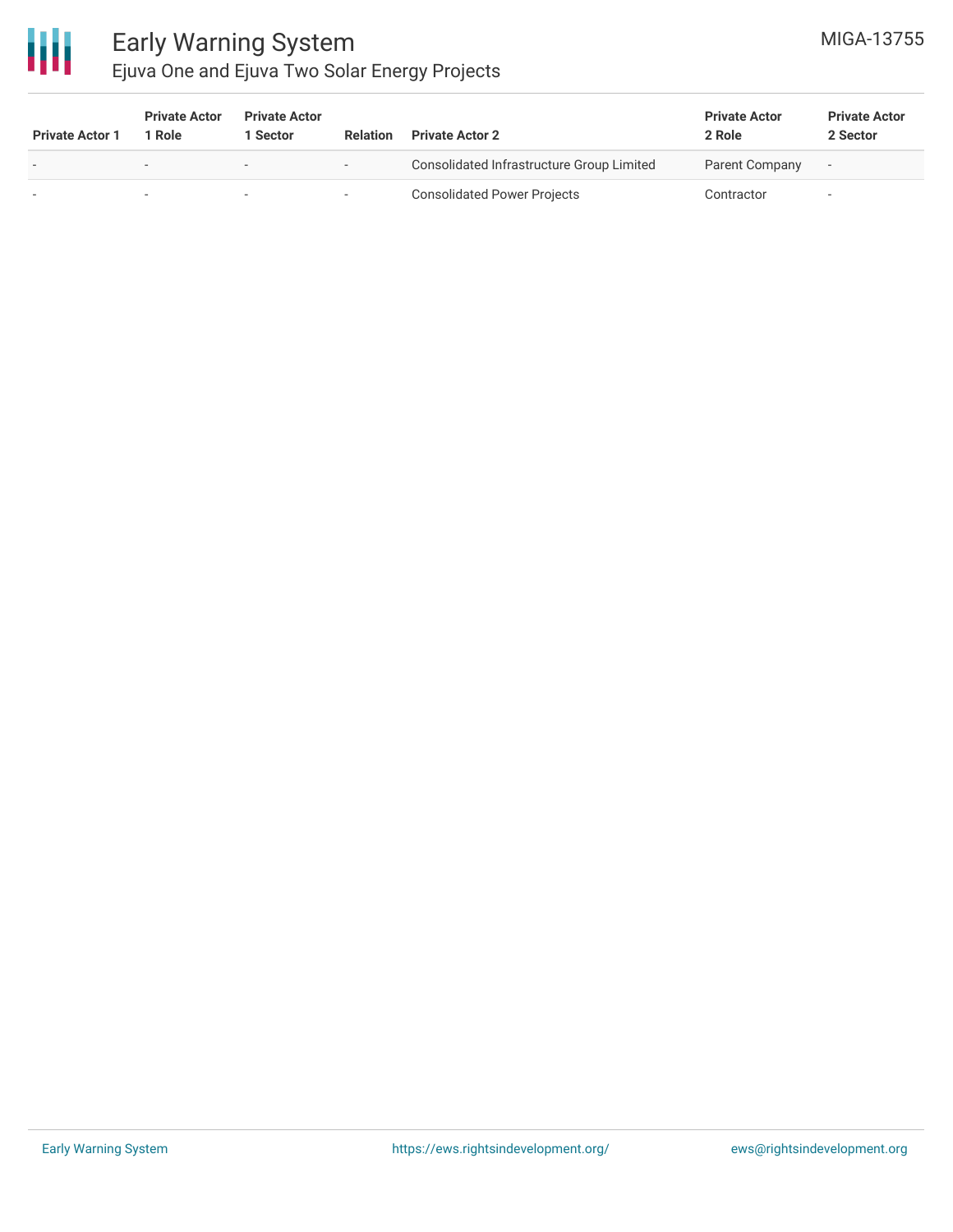

#### **Contact Information**

\*Contact information not provided at the time of disclosure\*

#### **ACCOUNTABILITY MECHANISM OF MIGA**

The Compliance Advisor Ombudsman (CAO) is the independent complaint mechanism and fact-finding body for people who believe they are likely to be, or have been, adversely affected by an IFC or MIGA- financed project. If you submit a complaint to the CAO, they may assist you in resolving a dispute with the company and/or investigate to assess whether the IFC is following its own policies and procedures for preventing harm to people or the environment. If you want to submit a complaint electronically, you can email the CAO at CAO@worldbankgroup.org. You can learn more about the CAO and how to file a complaint at http://www.cao-ombudsman.org/